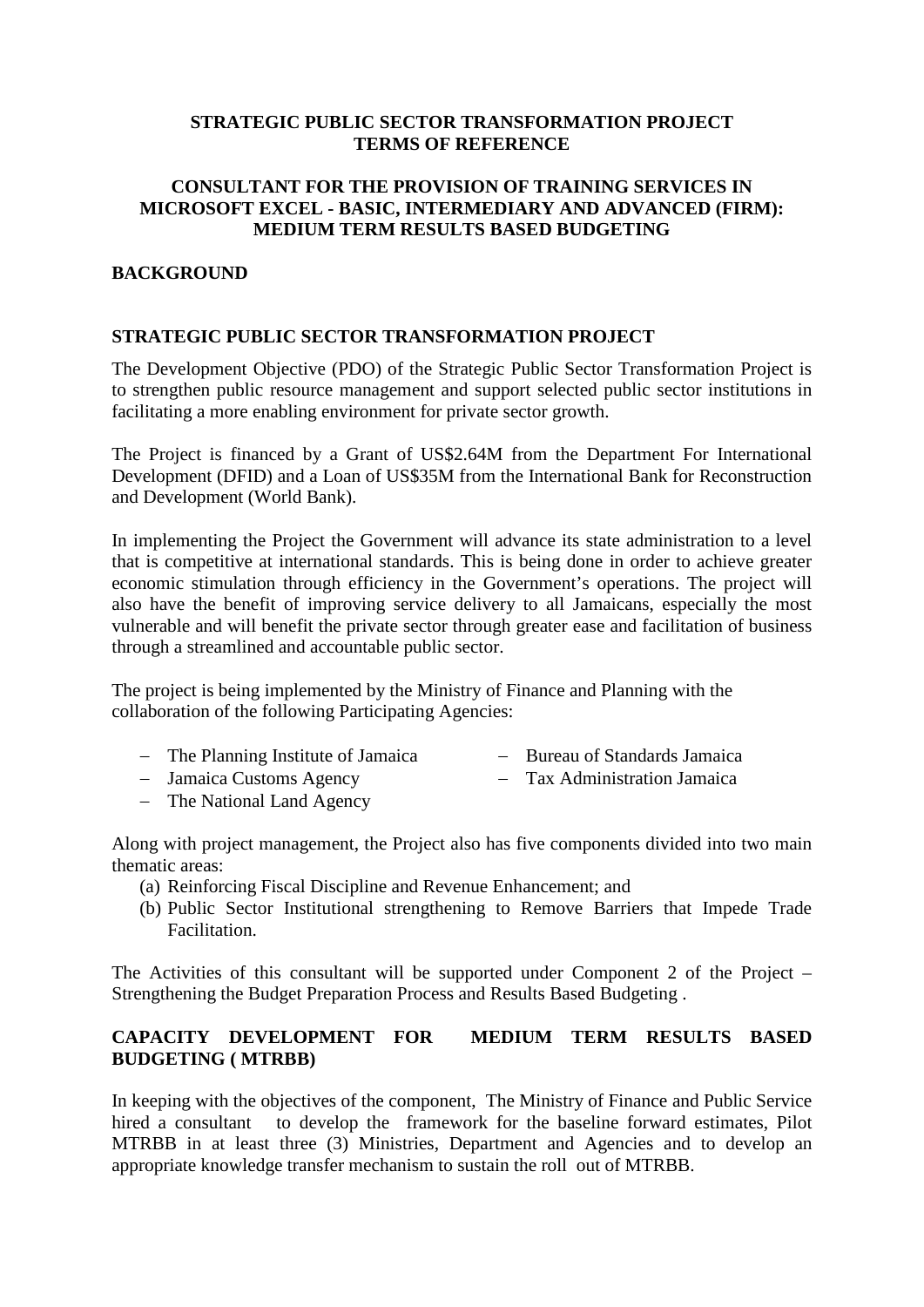In order to successfully and sustainably implement MTRBB Public Expenditure Division (PEX) staff and Ministries, Departments and Agencies (MDAs) will require additional training in order to complete assessment of budget and programme targets and indicators and to create the necessary templates and assessment tools to support evidenced based decision making on budgeting. To better determine the priority training needs of PEX and MDAs to implement MTRBB over the coming years, the Consultant worked with PEX to conduct a Training Needs Assessment (TNA) and subsequently developed a Training Plan based on the TNA results

The TNA conducted was based on a systematic approach that analysed performance gaps from an individual (worker), department (work) and organizational (workplace) perspective and provides targeted interventions to address identified performance gaps. One of the findings of the TNA is the need to provide basic, intermediary and advanced training in Microsoft Excel especially for the use and application of the "Forward Estimates Tool".

Medium term budgeting requires the creation of forward estimates in which out-year estimates are realistic and represent the future costs of existing policy. Results based budgeting integrates strategic planning with budgeting, and relies heavily on accurate and timely performance measurement.

# **OBJECTIVE OF THE ASSIGNMENT**

The objective of this consultancy is the provision of training courses in Microsoft Excel Basic, Intermediary and Advanced with a qualified instructor and classroom style environment to at least 200 Public Sector Officers in Ministries Departments and Agencies. The training will increase the knowledge, skills and abilities of personnel in Microsoft Excel in order to improve their capacity in the development of reporting and the analysis of data for Medium Term Results Based Budget.

#### **SCOPE OF WORK**

In order to meet the objectives the consultant will be required to:

• Develop and implement a curriculum that covers the following areas:

| Module 1: Working with the   | Identify worksheets and their contents<br>٠                               |  |
|------------------------------|---------------------------------------------------------------------------|--|
| spreadsheet model            | Describe the difference between workbooks and worksheets<br>٠             |  |
|                              | Describe processes for modifying cell contents and formats<br>٠           |  |
| Module 2: Basic data editing | Describe the process for inserting data with AutoFill<br>٠                |  |
|                              | Identify when it is appropriate to use Paste Special<br>٠                 |  |
| Module 3: Formula basics     | Explain the SUM function and describe how the formula is used<br>٠        |  |
|                              | Explain other mathematical functions (AVERAGE, MIN, MAX)<br>٠             |  |
|                              | and describe how the formulas are used                                    |  |
|                              | Explain the COUNT functions and describe how the formulas are<br>٠        |  |
|                              | used                                                                      |  |
|                              | Describe the difference between relative and absolute cell<br>$\bullet$   |  |
|                              | references and identify when it is appropriate to use each                |  |
|                              | Describe processes for copying and pasting formulas and/or values<br>٠    |  |
|                              | Explain how to handle formulas with dates<br>٠                            |  |
| Module 4: Auditing worksheet | Identify formula error indicators and steps required to solve errors<br>٠ |  |

#### **BASIC TRAINING IN MICROSOFT EXCEL:**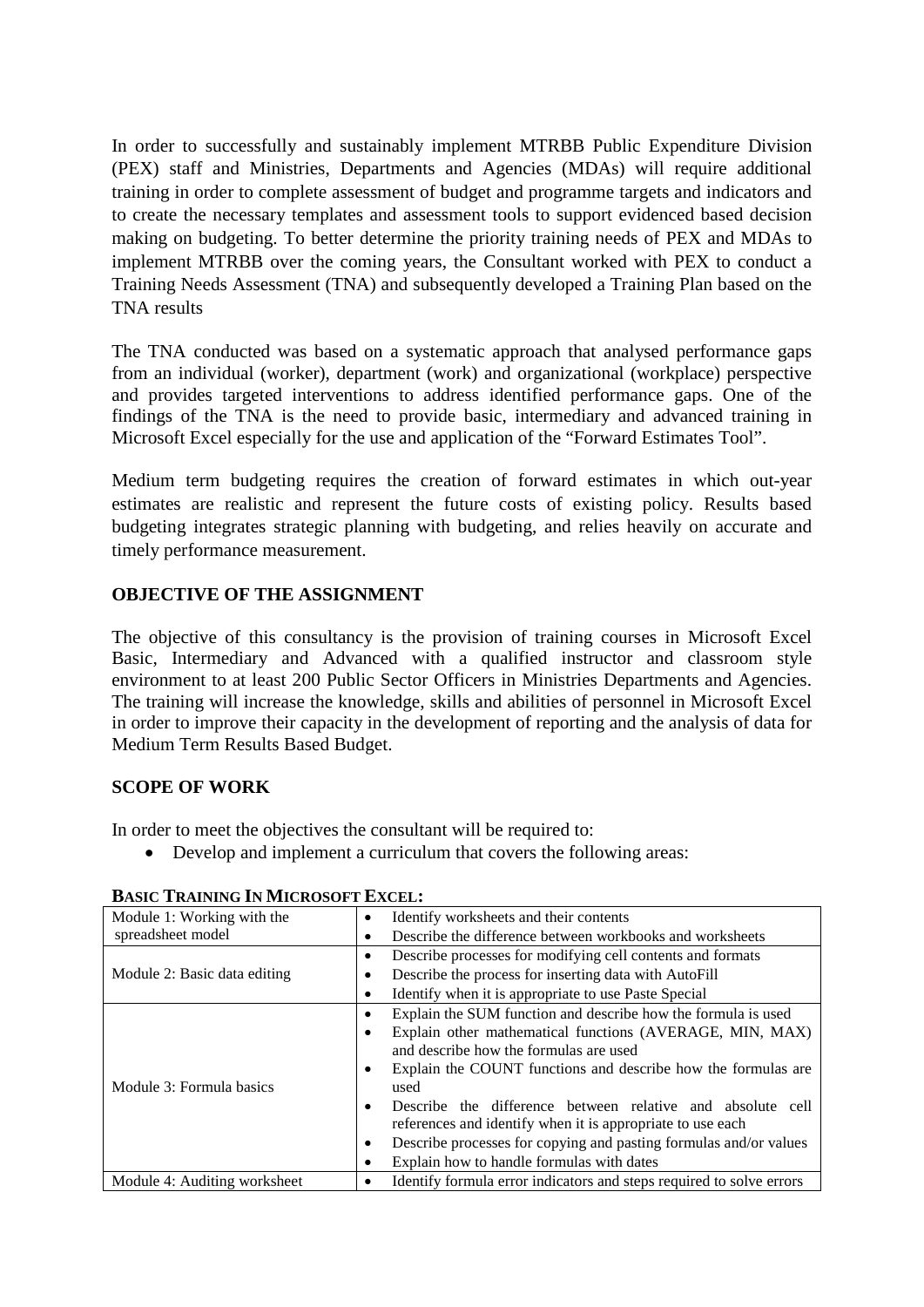| formulas                                   | Explain the process for tracing spreadsheet formula errors<br>$\bullet$ |  |
|--------------------------------------------|-------------------------------------------------------------------------|--|
|                                            | Describe methods for importing data from outside sources<br>$\bullet$   |  |
| Module 5: Acquiring and<br>Conforming Data | Describe how to integrate data from other Excel sheets<br>٠             |  |
|                                            | Describe good practices for managing external links<br>٠                |  |
|                                            | Describe various tools and methods for finding and removing<br>٠        |  |
|                                            | duplicate data points                                                   |  |
|                                            | Explain how Excel tables work<br>$\bullet$                              |  |
| Module 6: Excel tables and lists           | Describe methods for converting text to columns<br>٠                    |  |
|                                            | Describe methods and tools for sorting and grouping table data<br>٠     |  |
|                                            | Describe how to add data in a table or list                             |  |

#### **INTERMEDIATE AND ADVANCED LEVELS IN MICROSOFT EXCEL**

| Module 1: Formula basics        | Explain the difference between relative and absolute cell<br>O              |  |  |
|---------------------------------|-----------------------------------------------------------------------------|--|--|
|                                 | references and identify when it is appropriate to use each                  |  |  |
|                                 | Describe the process for using formulas across worksheets<br>$\circ$        |  |  |
|                                 | Explain how to conditionally summarize data<br>$\circ$                      |  |  |
|                                 | Explain what "nesting" means and use nesting expressions in                 |  |  |
|                                 | formulas                                                                    |  |  |
|                                 | Explain how to use the IF formula and create examples<br>$\circ$            |  |  |
|                                 | Explain how to use VLOOKUP and HLOOKUP and create<br>$\circ$                |  |  |
| Module 2: Intermediate Formulas | examples                                                                    |  |  |
|                                 | Explain how to use INDEX and MATCH as alternatives to the<br>$\circ$        |  |  |
|                                 | VLOOKUP function and create examples                                        |  |  |
|                                 | Explain how to use the SUMIF formula and create examples<br>$\circ$         |  |  |
| Module 3: Advanced Formulas     | Explain how to use the COUNTIF formula and create examples<br>$\circ$       |  |  |
|                                 | Explain how to use the IFERROR formula and create examples<br>O             |  |  |
|                                 | Explain how to use the SUMIFS formula and create examples<br>$\circ$        |  |  |
|                                 | Describe how to enhance worksheets using themes<br>$\circ$                  |  |  |
|                                 | Describe methods for adding, editing, and deleting comments<br>$\circ$      |  |  |
| Module 4: Advanced Formatting   | Create Autofill lists<br>$\circ$                                            |  |  |
|                                 | Convert data to a table for formatting<br>$\circ$                           |  |  |
|                                 | Describe methods for sorting data in Excel<br>$\circ$                       |  |  |
| Module 5: Excel as a Database   | Describe methods for filtering data to reduce dataset size<br>O             |  |  |
|                                 | Describe methods for removing duplicate entries in the data<br>$\circ$      |  |  |
|                                 | Describe methods for adding subtotals to a worksheet of data<br>$\circ$     |  |  |
|                                 | Explain the uses of PivotTables for data analysis<br>O                      |  |  |
|                                 | Describe methods for creating a PivotTable with wizards<br>O                |  |  |
| Module 6: PivotTable Basics and | Describe the method for pivoting existing PivotTable data<br>$\circ$        |  |  |
| Data Analysis                   | Describe tools for formatting PivotTables<br>$\circ$                        |  |  |
|                                 | Describe the method for creating calculated fields<br>in<br>$\circ$         |  |  |
|                                 | PivotTables                                                                 |  |  |
|                                 | Explain the uses and advantages of using macros<br>$\circ$                  |  |  |
| Module 7: Creating and managing | Describe methods for recording effective macros<br>$\circ$                  |  |  |
| macros                          | Describe effective tools for launching macros (e.g., introducing<br>$\circ$ |  |  |
|                                 | buttons and user-friendly interfaces)                                       |  |  |

- Develop the required training material and provide participants manual
- In collaboration with the Project Manager in the Strategic Public Sector Project infuse aspects of the MTRBB methodology for forward estimates in the delivery of the training programme.
- Provide details on their approach to the delivery of the programme and how they will incorporate live public sector budget scenarios and simulations in the delivery of the training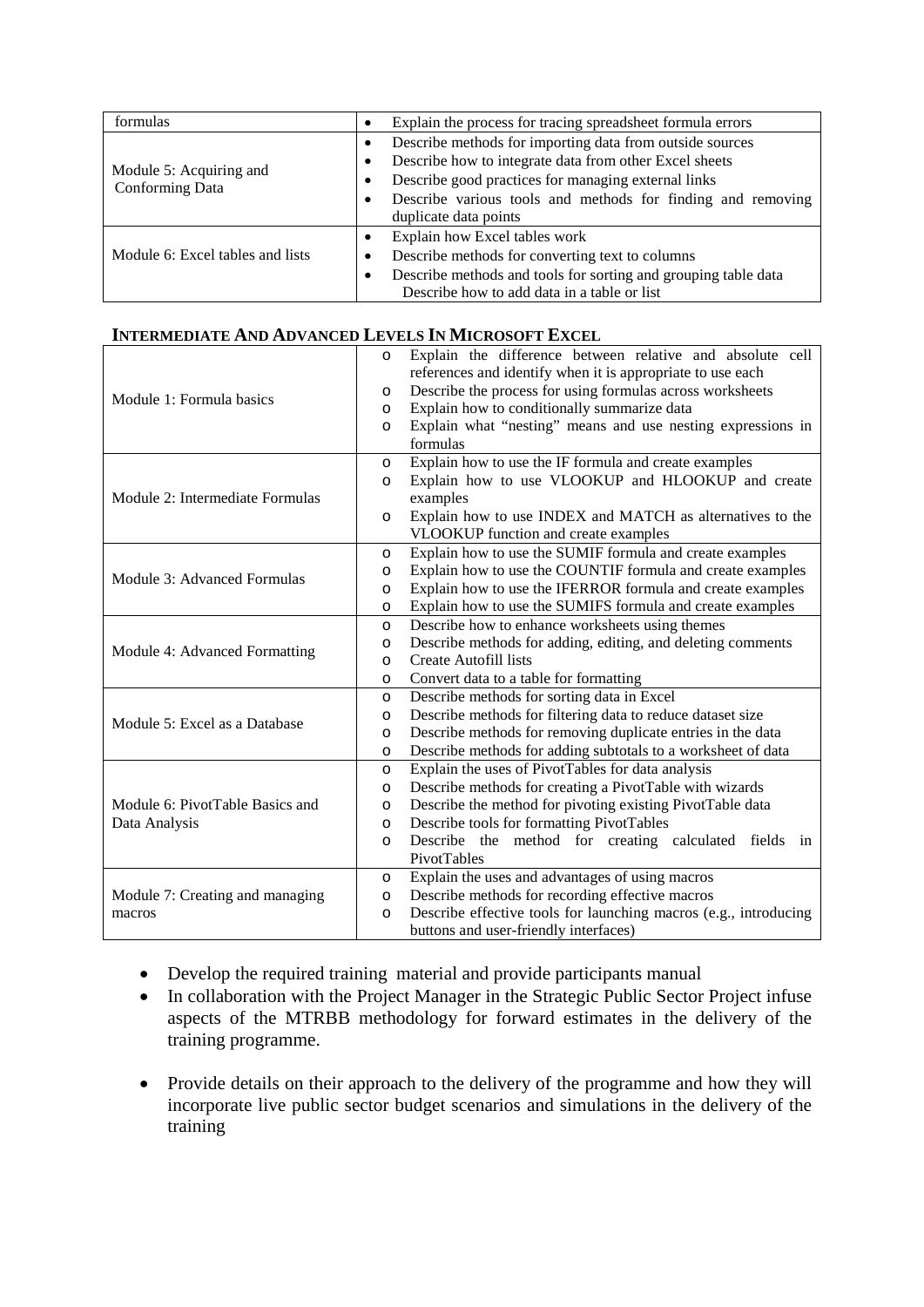- Administer Microsoft Excel training to 200 Public sector workers within the facilities of the institution/firm or alternative ideal training environment
- •
- Report on the learning outcome of participants and provide appropriate methodologies of the testing of competencies.
- Issue certificate of completion/ participation

#### **COORDINATION/REPORTING RELATIONSHIP**

The Consultant will report to and operate under the supervision of the Project Manager, Strategic Public Sector Transformation Project.

The Manager will co-ordinate the review and approval of the documents prepared by the Consultant.

#### **CHARACTERISTICS OF THE CONSULTANCY**

| Type of Consultancy:                                                  | <b>Consultant Firm</b>          |  |  |
|-----------------------------------------------------------------------|---------------------------------|--|--|
| <b>Procurement Method</b>                                             | <b>Consultant Qualification</b> |  |  |
| <b>Duration of Contract</b>                                           | 6 Months                        |  |  |
| Place of Work:                                                        | Jamaica                         |  |  |
| Type of Contract:                                                     | <b>Fixed Price Contract</b>     |  |  |
| NB: The contract amount includes all costs related to undertaking the |                                 |  |  |
| consultancy.                                                          |                                 |  |  |

#### **DELIVERABLES**

| No. | <b>Deliverables and Timelines</b><br><b>Percentage Weight</b> |  |
|-----|---------------------------------------------------------------|--|
| 1.  | $10\%$<br>Detailed Workplan outline the<br>main               |  |
|     | activities and tasks to be undertaken during                  |  |
|     | the implementation of the intervention                        |  |
| 2.  | 20 %<br>Course outline<br>and implementation                  |  |
|     | methodology detailing:                                        |  |
|     | General<br>Course                                             |  |
|     | information                                                   |  |
|     | Learning outcomes                                             |  |
|     | Course content                                                |  |
|     | Instructional method                                          |  |
|     | Course materials                                              |  |
|     | Assignments<br>and                                            |  |
|     | evaluation                                                    |  |
|     | Logistics<br>and                                              |  |
|     | Scheduling                                                    |  |
|     |                                                               |  |
| 3.  | Progress Report 1 - detailing the operations                  |  |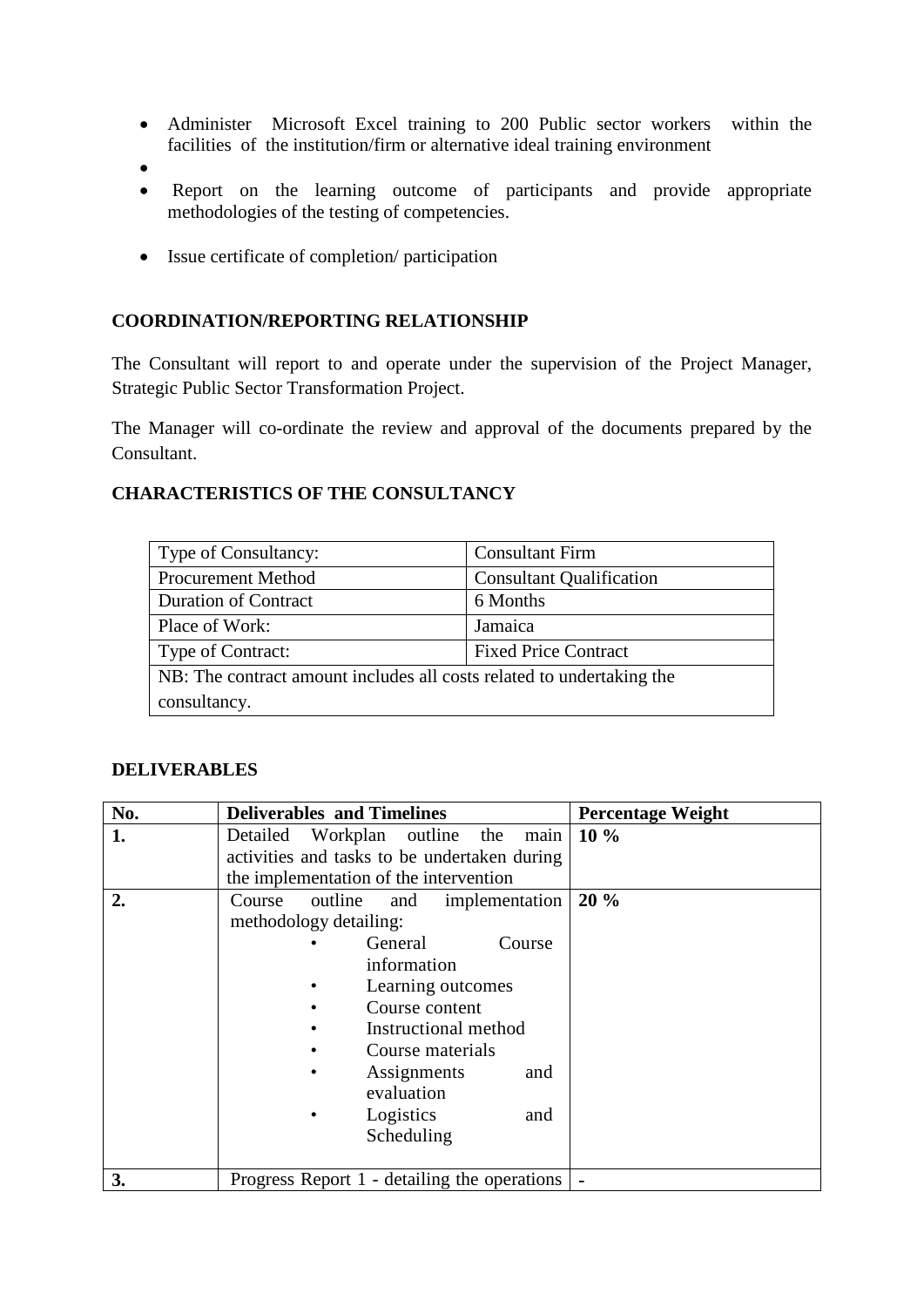|    | of the programme to include:<br>No of participants registered in Basic<br>and Intermediary Levels<br><b>Evaluation Scores</b><br><b>Issues and Recommendations</b><br>No of participations certified                                                                                                   |        |
|----|--------------------------------------------------------------------------------------------------------------------------------------------------------------------------------------------------------------------------------------------------------------------------------------------------------|--------|
| 3  | 1. Progress Report 2- detailing the<br>operations of the programme to<br>include:<br>No<br>of<br>participants<br>$\bullet$<br>registered in Basic and<br><b>Intermediary Levels</b><br><b>Evaluation Scores</b><br><b>Issues</b><br>and<br>Recommendations<br>of<br>participations<br>No<br>certified  | $15\%$ |
| 4  | 1. Progress Report 3- detailing the<br>operations of the programme to<br>include:<br>of<br>N <sub>o</sub><br>participants<br>registered in Basic and<br><b>Intermediary Levels</b><br><b>Evaluation Scores</b><br><b>Issues</b><br>and<br>Recommendations<br>No r<br>of<br>participations<br>certified | $15\%$ |
| 5  | 2. Progress Report 4- detailing the<br>operations of the programme to<br>include:<br>N <sub>o</sub><br>of<br>participants<br>registered in Basic and<br><b>Intermediary Levels</b><br><b>Evaluation Scores</b><br><b>Issues</b><br>and<br>Recommendations<br>of<br>No r<br>participations<br>certified | 20%    |
| 6. | Final Report detailing the outputs of the<br>training with the relevant recommendations<br>for future engagement.                                                                                                                                                                                      | 20%    |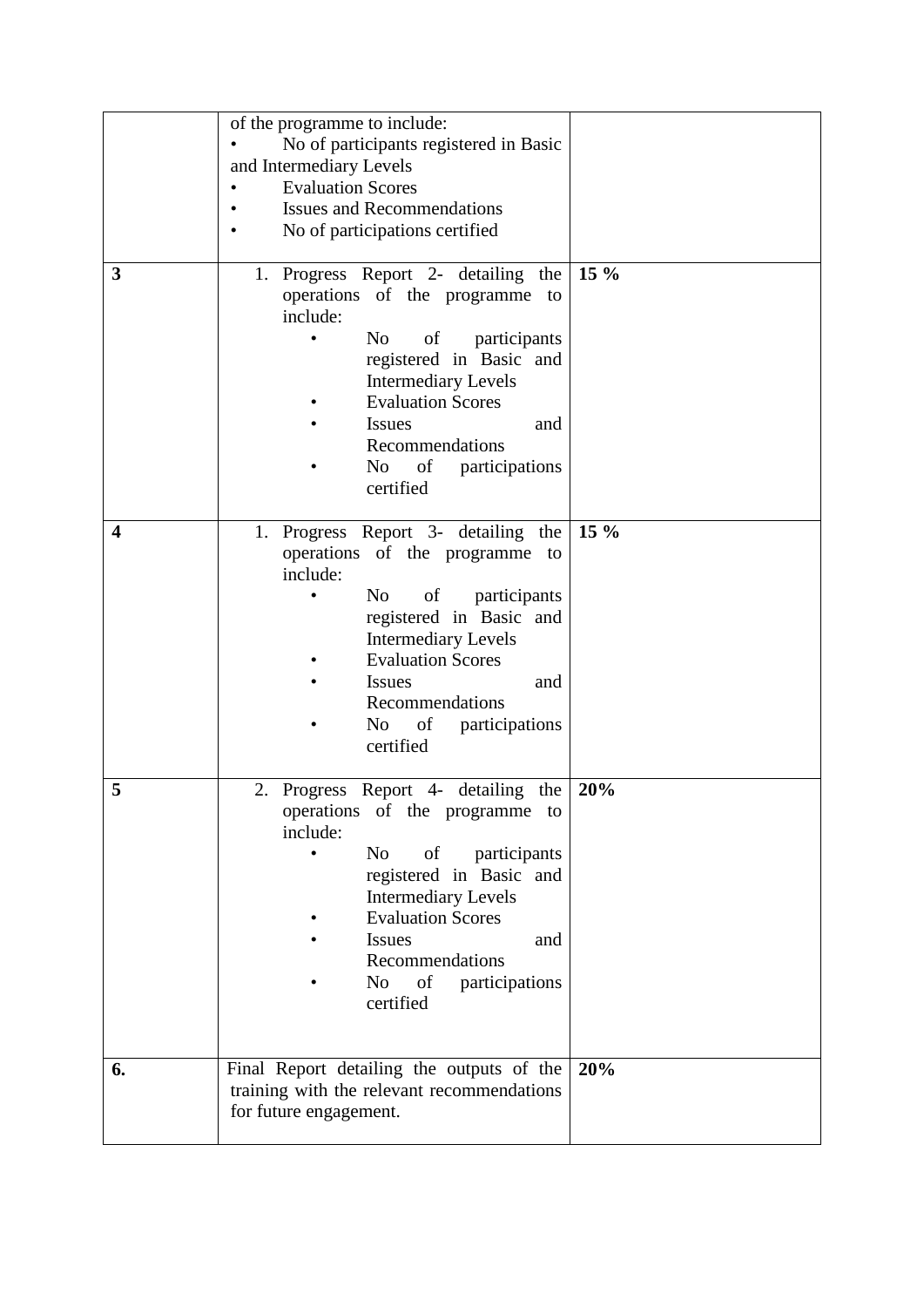### **The Consultant Training Firm shall:**

- Be an accredited Microsoft Learning Partner.
- Have at least 5 years of experience in developing and delivering Microsoft excel training.
- Have provided at least 5 courses in the requested product area.

### **K1 - Team Leader proposed by the Consulting firm should meet the following requirements:**

- Bachelor's Degree in Computer Science, Computer Applications or Social Science Discipline
- Have managed at least two programmes of a similar nature
- Have experience in delivering similar programs to public and /or private sector organization's Trainers must be able to provide evidence of number of similar courses delivered in English.

## **K2 - Trainer proposed by the Consulting firm should meet the following requirements:**

- Bachelor's Degree in Computer Science, Computer Applications or Social Science Discipline
- Have conducted training in at least three programmes of a similar nature
- Have accreditation in delivering Microsoft training in Excel